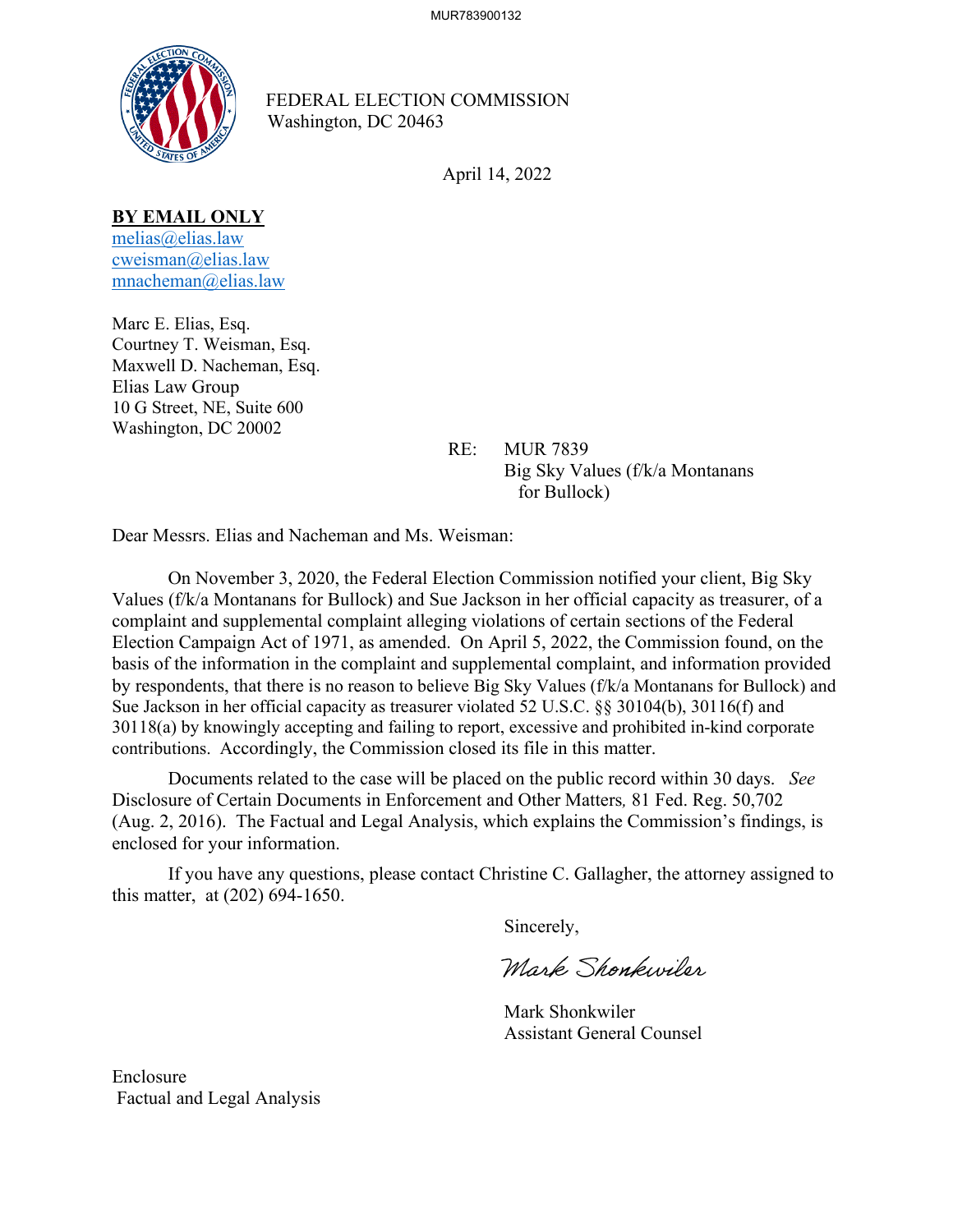## 1 **FEDERAL ELECTION COMMISSION** 2 **FACTUAL AND LEGAL ANALYSIS**

|     | <b>RESPONDENTS:</b> Westerleigh Press, Inc.           | <b>MUR 7839</b> |
|-----|-------------------------------------------------------|-----------------|
| 6   | Big Sky Values (f/k/a Montanans for Bullock           |                 |
|     | and Sue Jackson in her official capacity as treasurer |                 |
| - 8 | Jaime Harrison for U.S. Senate and David Adams        |                 |
|     | in his official capacity as treasurer                 |                 |
| 10  | Northern Leadership PAC (f/k/a Dr. Al Gross for       |                 |
| 11  | U.S. Senate) and Jay Petterson in his official        |                 |
| 12  | capacity as treasurer                                 |                 |
| 13  | Unknown Respondents                                   |                 |
| 14  |                                                       |                 |

## 15 **I. INTRODUCTION**

3 4

16 This matter was generated by a Complaint filed with the Federal Election Commission by 17 Steve Daines for Montana and Lorna Kuney in her official capacity as treasurer and the National 18 Republican Senatorial Committee. The Complaint alleges that Westerleigh Press, Inc., a 19 political print and mail vendor, and unknown Westerleigh Press customers sent anonymous 20 mailings to voters in Montana, Alaska, and South Carolina shortly before the 2020 general 21 election that expressly advocated against the Republican candidates running for Senate in those 22 states. Specifically, the Complaint alleges that the mailings lacked required disclaimers and 23 were not reported as independent expenditures in violation of the Federal Election Campaign Act 24 of 1971, as amended (the "Act"). The Complaint further alleges that the mailings may have been 25 coordinated with the campaigns of the featured candidates' Democratic opponents, Steve 26 Bullock, Al Gross, and Jaime Harrison and, therefore, the mailings were coordinated 27 communications that resulted in excessive, prohibited, and unreported in-kind contributions. 28 Westerleigh Press denies that it paid for the mailings, asserting that it was a paid vendor 29 that acted on behalf of its customers, and that it is not required to ensure that its customers' 30 mailings have disclaimers. Further, Westerleigh Press asserts that the customers who sent the 31 mailings are not federal political committees and thus are not required to include disclaimers,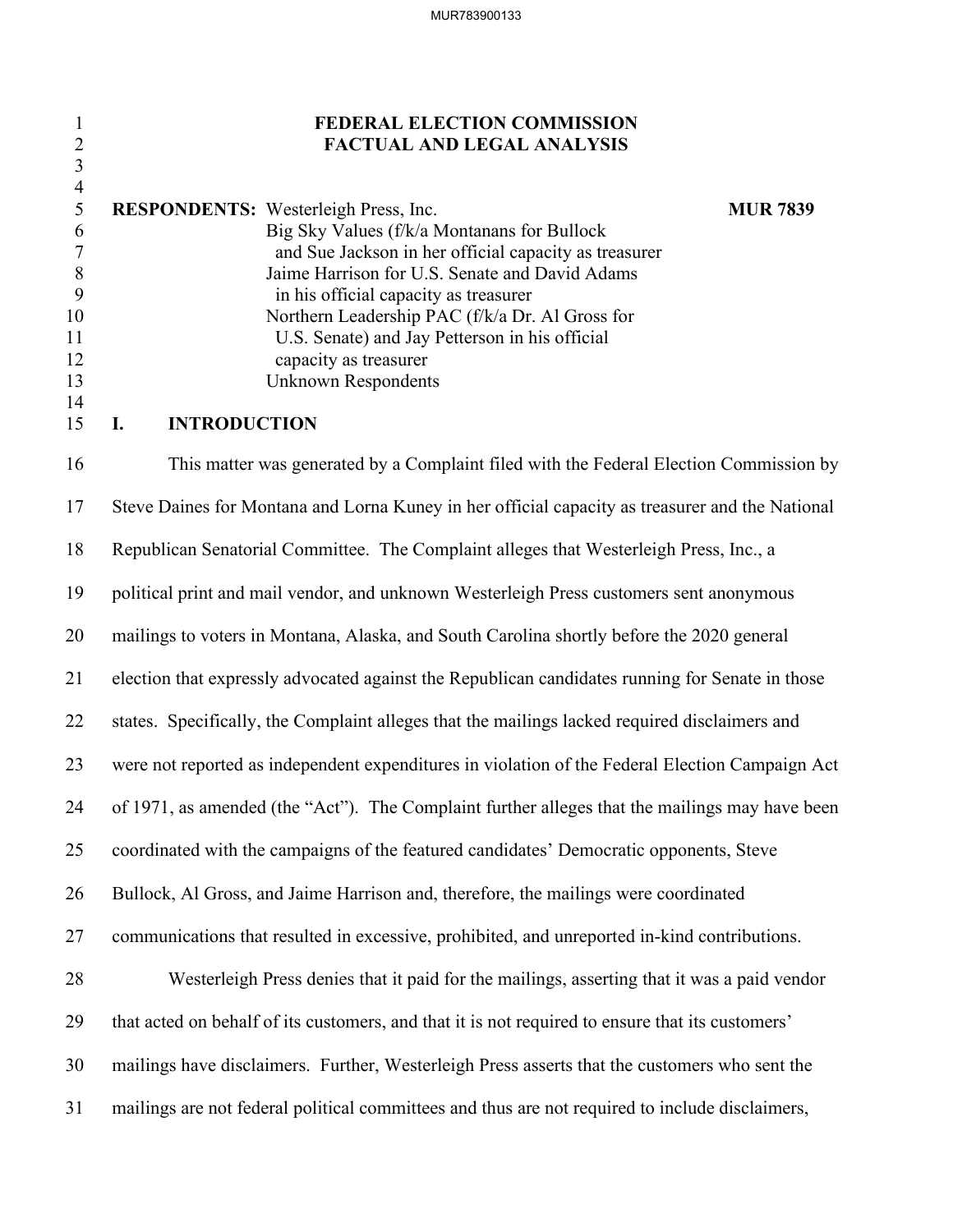### MUR783900134

MUR 7839 (Westerleigh Press, Inc., *et al*.) Factual and Legal Analysis Page 2 of 17

| $\mathbf{1}$     | unless they contained express advocacy or were coordinated communications. Westerleigh Press       |
|------------------|----------------------------------------------------------------------------------------------------|
| $\overline{2}$   | asserts that the mailings do not contain express advocacy and, to the best of its knowledge, its   |
| 3                | customers did not coordinate the mailings with any political committee. Big Sky Values (f/k/a      |
| $\overline{4}$   | Montanans for Bullock) and Sue Jackson in her official capacity as treasurer (the "Bullock         |
| 5                | Committee"), Jaime Harrison for U.S. Senate and David Adams in his official capacity as            |
| 6                | treasurer (the "Harrison Committee"), and Northern Leadership PAC (f/k/a Dr. Al Gross for U.S.     |
| $\tau$           | Senate) and Jay Petterson in his official capacity as treasurer (the "Gross Committee") filed      |
| $8\,$            | separate responses asserting that the allegations are speculative, they had no involvement with    |
| $\boldsymbol{9}$ | the mailings, and that they did not coordinate with whomever sent them.                            |
| 10               | As discussed below, while the mailings criticize the incumbent officeholders' purported            |
| 11               | positions on various issues, they do not constitute express advocacy. Based on the information     |
| 12               | from Westerleigh Press that none of the customers who paid for the mailings were federal           |
| 13               | political committees and given the lack of express advocacy, there is no basis to find a violation |
| 14               | of the Act's disclaimer or independent expenditure reporting requirements. Further, there is no    |
| 15               | information suggesting that the mailings were coordinated with any candidate or candidate          |
| 16               | committee, resulting in an in-kind contribution.                                                   |
| 17               | Therefore, the Commission finds no reason to believe that Westerleigh Press and                    |
| 18               | Unknown Respondents violated 52 U.S.C. § 30120 by failing to include required disclaimers.         |
| 19               | The Commission further finds no reason to believe that Westerleigh Press and Unknown               |
| 20               | Respondents violated 52 U.S.C. § 30104(c) by failing to report independent expenditures. In        |
| 21               | addition, the Commission finds no reason to believe that Westerleigh Press and Unknown             |
| 22               | Respondents made, and the Respondent political committees knowingly accepted and failed to         |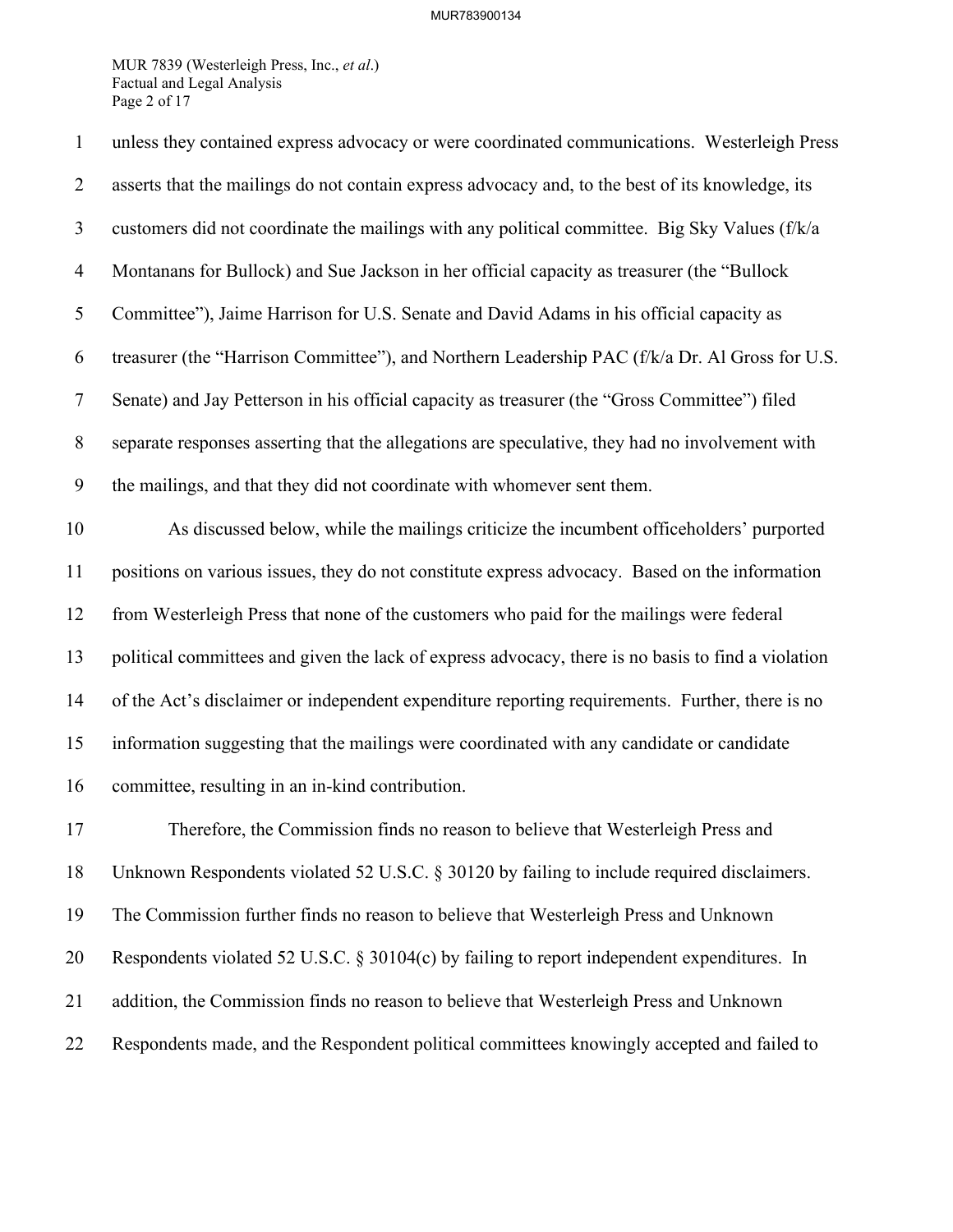MUR 7839 (Westerleigh Press, Inc., *et al*.) Factual and Legal Analysis Page 3 of 17

1 report, excessive and prohibited in-kind corporate contributions, in violation of 52 U.S.C.

2 §§ 30104(b), 30116(a)(1)(A), (f) and 30118(a).

# 3 **II. FACTUAL BACKGROUND**

4 The Complaint attaches copies of five anonymous mailings it asserts were mailed to 5 voters in Montana, Alaska, and South Carolina on or about October 22, 2020, 12 days before the 6 November 2, 2020, general elections for U.S. Senate.<sup>[1](#page-3-0)</sup> The Complaint surmises, given the use of 7 a bulk-mail permit and mail and print vendor, that more than 500 pieces were mailed in each of 8 the three states; the pre-paid postage number on the bulk mail permit indicates that the mailings 9 were each sent by Westerleigh Press.<sup>[2](#page-3-1)</sup> The Complaint states the mailings were a "dirty trick" 10 designed to suppress the vote for the featured Republican Party candidates by making false 11 statements as to their policy positions.<sup>[3](#page-3-2)</sup>

<span id="page-3-0"></span><sup>1</sup> Compl. at 2 (Oct. 27, 2020); Supp. Compl. at 2 (Oct. 28, 2020). Complainants do not explain how they acquired the mailings or dates of the mailings. However, information regarding the locations of some of the mailings appears on the address labels. *See, e.g.*, Compl., Exs. 1, 2 (mailings containing labels addressed to individuals with Montana addresses); Supp. Compl., Ex. 4 (addressee label cut-off); Ex. 5 (addressee label crossed out). *But see id.*, Ex. 6 (no address label).

<span id="page-3-1"></span><sup>2</sup> Compl. at 2; Supp. Compl. at 2.

<span id="page-3-2"></span><sup>3</sup> Supp. Compl. at 2.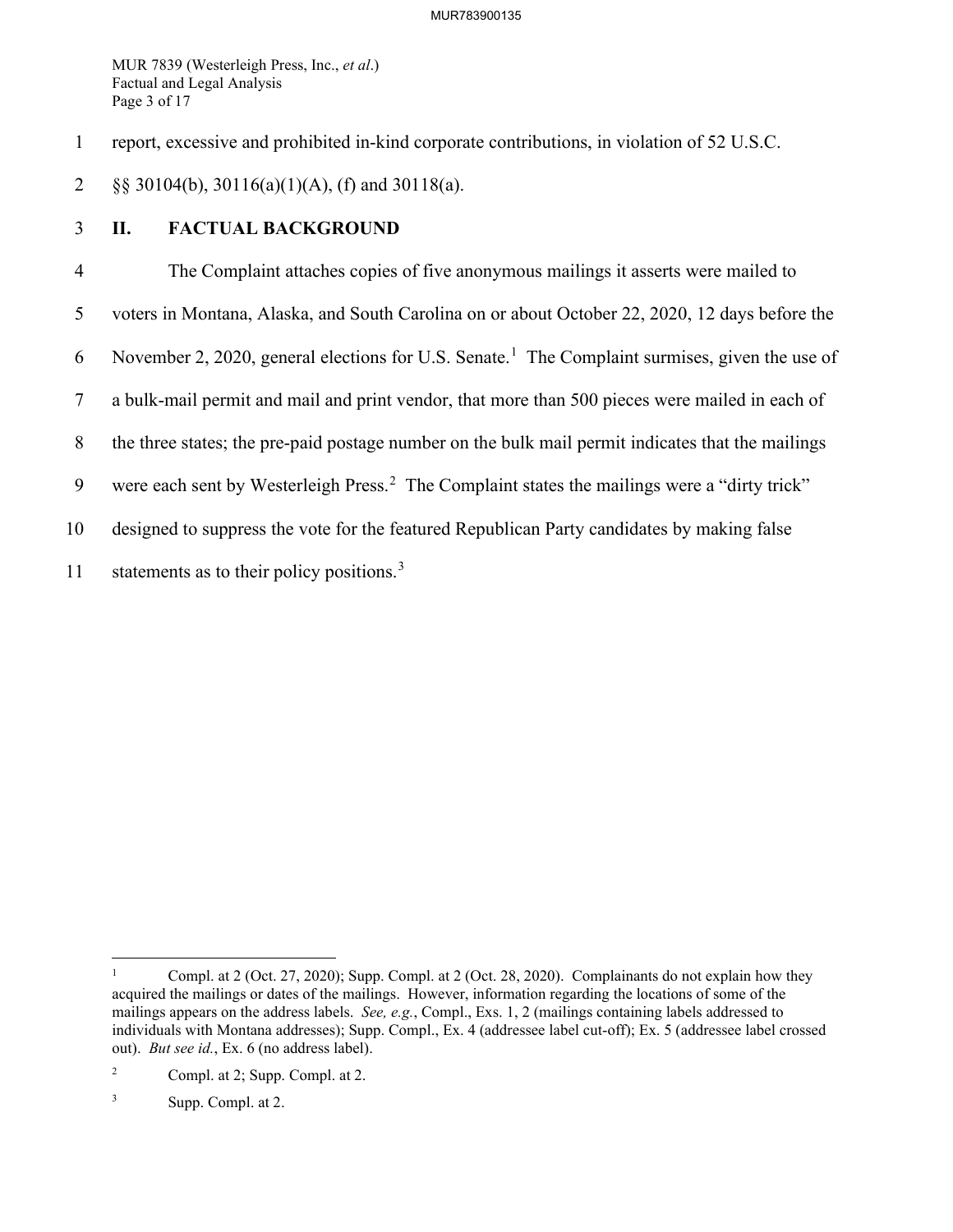MUR 7839 (Westerleigh Press, Inc., *et al*.) Factual and Legal Analysis Page 4 of 17

| <b>Mailing</b> | Featured<br>Candidate | <b>Description</b>                                                                                                                                                                                                                                                                                                                                                                                                                                                                                                                                                                                                                                                                                      |
|----------------|-----------------------|---------------------------------------------------------------------------------------------------------------------------------------------------------------------------------------------------------------------------------------------------------------------------------------------------------------------------------------------------------------------------------------------------------------------------------------------------------------------------------------------------------------------------------------------------------------------------------------------------------------------------------------------------------------------------------------------------------|
| 1              | <b>Steve Daines</b>   | The front contains Daines's photograph with a picture<br>of the Capitol in the background, and money floating<br>in air around him. The text states "Steve Daines is on<br>a government spending spree." The back of the mail<br>piece contains a picture of a person with his or her<br>head lying on a desk holding up a sign reading<br>"Help!" with money floating in air, and states: "Call<br>Steve Daines at 202-224-2651 and tell him to stop<br>spending our families into government debt." The<br>mail piece also contains a quote from Fox News, and<br>information about the legislative bill Daines voted<br>for. $4$                                                                     |
| 2              | <b>Steve Daines</b>   | The front contains Daines's photograph with money<br>scattered behind him, and sets forth: "Even before the<br>pandemic Steve Daines voted for over \$2 trillion in<br>new government spending." The back of the mail<br>piece contains a photograph of two adults and one<br>child with a picture of an anvil and \$19,000 printed on<br>it. The text on the back sets forth: "Montana families"<br>are footing the bill for Steve Daines's spending spree"<br>along with information about the related legislative<br>bill. The back contains the same message as the first<br>mailing: "Call Steve Daines at 202-224-2651 and tell<br>him to stop spending our families into government<br>$debt.$ " |

<span id="page-4-0"></span><sup>4</sup> Compl., Ex. 1.

<span id="page-4-1"></span><sup>5</sup> *Id*. at Ex. 2.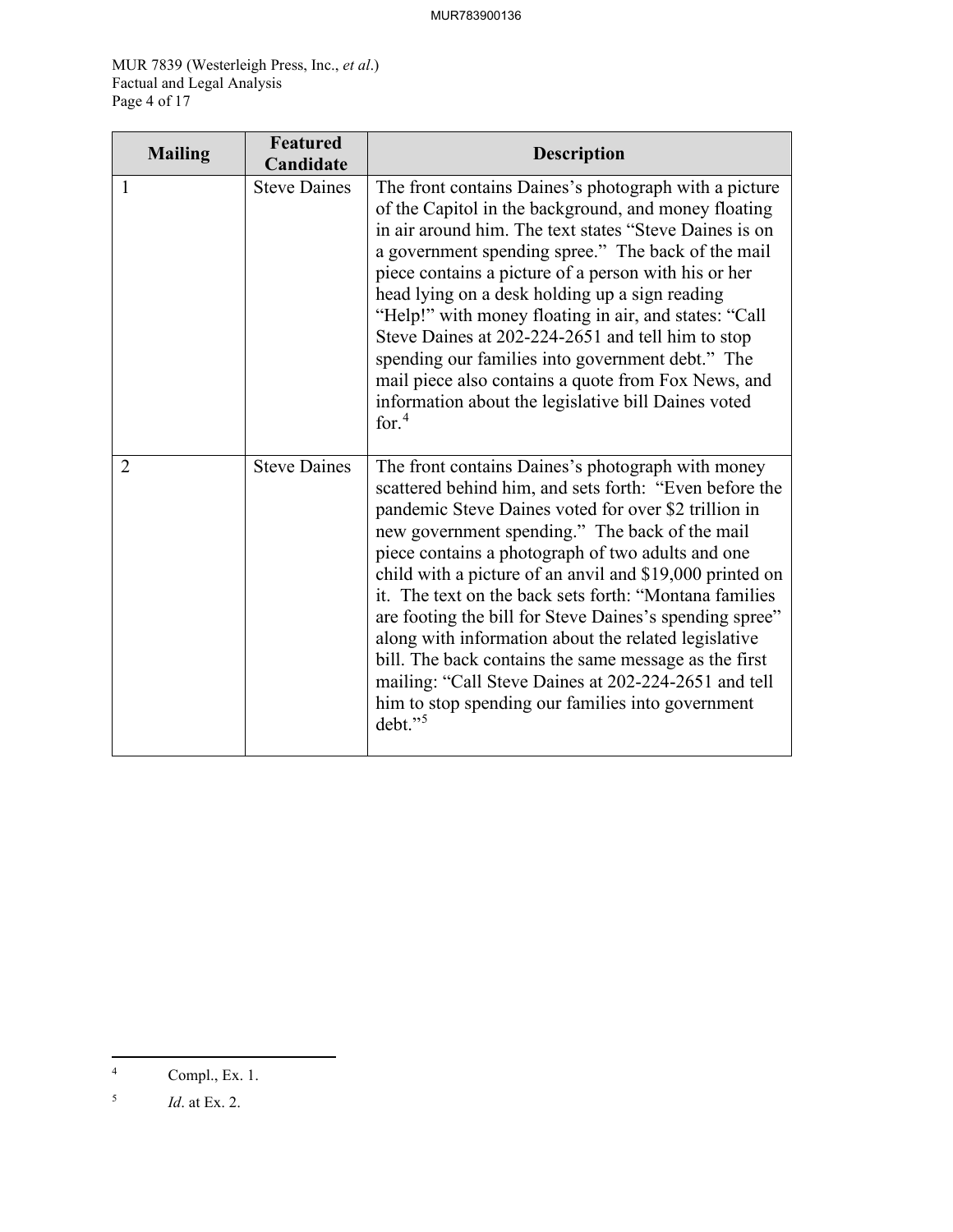| 3              | Dan Sullivan      | The front contains a photograph of Dan Sullivan imposed<br>over a picture of cargo crates painted with the Chinese<br>flag, and sets forth: "Why is Dan Sullivan turning his back<br>on Donald Trump and sticking up for China?" The back<br>discusses Sullivan's position on trade with China, and<br>says "Call Dan Sullivan at 202-224-2651 and tell him to<br>start standing up to China." <sup>6</sup>                                                                                                                                 |
|----------------|-------------------|---------------------------------------------------------------------------------------------------------------------------------------------------------------------------------------------------------------------------------------------------------------------------------------------------------------------------------------------------------------------------------------------------------------------------------------------------------------------------------------------------------------------------------------------|
| $\overline{4}$ | Dan Sullivan      | The images on this mail piece are identical to those of the<br>first mail piece, except a photograph of Dan Sullivan is<br>exchanged for Steve Daines's photograph. The front of<br>the fourth mail piece sets forth "Dan Sullivan is on a<br>government spending spree." The back states: "Call Dan<br>Sullivan at 202-224-3004 and tell him to stop spending<br>our families into government debt." The mail piece also<br>contains a quote from Fox News, and information about<br>the legislative bill Sullivan voted for. <sup>7</sup> |
| 5              | Lindsey<br>Graham | The front depicts various firearms and says "Lindsey<br>Graham wants to let the government round up guns. Will<br>they come for yours?" The back contains a photograph of<br>an adult and a child at a firing range, and a separate<br>photograph of Lindsey Graham. The text on the back<br>discusses legislation regarding gun control which Graham<br>sponsored, along with a quote from The Post and Courier,<br>and sets forth "Call Lindsey Graham at 202-224-5972 and<br>tell him to protect the Second Amendment." <sup>8</sup>     |

1 The Complaint alleges that the mailings should have contained a disclaimer stating who 2 paid for them and whether they were authorized by any candidate or candidate's committee.<sup>[9](#page-5-3)</sup> 3 The Complaint also alleges that the mailings may have been coordinated with the campaigns of 4 the incumbents' opponents and, if so, would therefore constitute prohibited in-kind corporate 5 contributions from Westerleigh Press or unidentified Westerleigh Press customers — depending

<span id="page-5-0"></span><sup>6</sup> Supp. Compl., Ex. 4.

<span id="page-5-1"></span><sup>7</sup> *Id*., Ex. 5.

<span id="page-5-2"></span><sup>8</sup> *Id*., Ex. 6.

<span id="page-5-3"></span><sup>9</sup> Compl. at 2-3; Supp. Compl. at 2-3.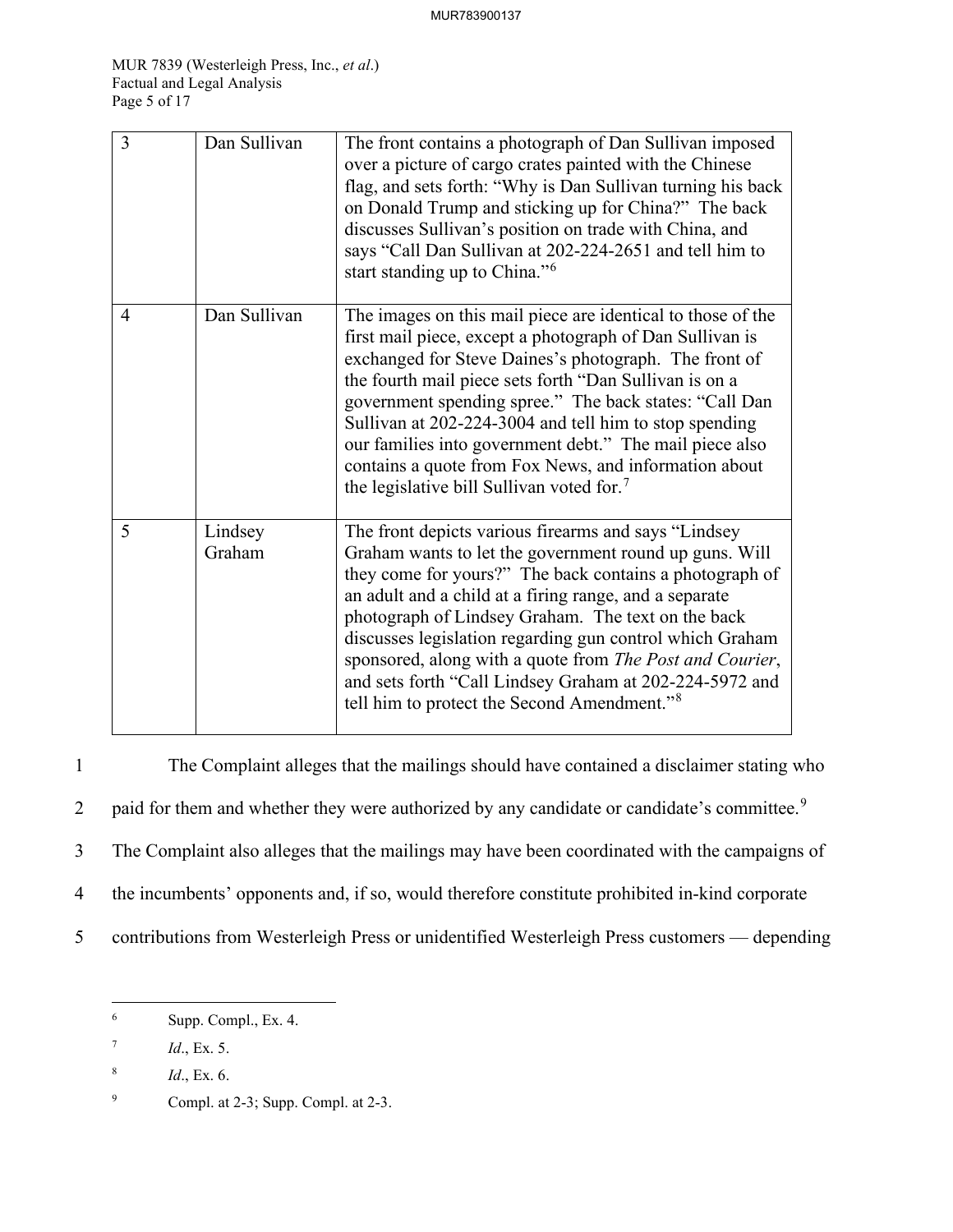MUR 7839 (Westerleigh Press, Inc., *et al*.) Factual and Legal Analysis Page 6 of 17

1 on whether the mailings were paid for by Westerleigh Press or its customers — to the Harrison, 2 Bullock, and Gross Committees.<sup>[10](#page-6-0)</sup> Alternatively, the Complaint alleges that if the mailings were 3 not coordinated, because they contained express advocacy, they were independent expenditures 4 and therefore Westerleigh Press or unidentified Westerleigh Press customers failed to report the 5 independent expenditure within 24 hours.<sup>[11](#page-6-1)</sup> 6 Westerleigh Press acknowledges that it produced and disseminated the mailings but 7 asserts that it did not pay for the mailings but rather was hired as a mail and print vendor by its 8 paying customers, the identities of which it does not reveal.<sup>[12](#page-6-2)</sup> Westerleigh Press submits an 9 affidavit from its President indicating that the customers are not federal political committees.<sup>[13](#page-6-3)</sup> 10 Westerleigh Press asserts that it is a vendor and is not responsible for ensuring that its printing 11 and mailing customers have disclaimers that may be required by the Act.<sup>[14](#page-6-4)</sup> Westerleigh Press 12 further argues, that since the mailings were not communications made by a political committee, 13 they only required disclaimers if they contained express advocacy, but that the mailings did not 14 contain express advocacy.<sup>[15](#page-6-5)</sup> Westerleigh Press further asserts that to its knowledge the mailings 15 were not coordinated with any candidate or party committee.<sup>[16](#page-6-6)</sup>

<span id="page-6-7"></span><span id="page-6-0"></span><sup>&</sup>lt;sup>10</sup> Compl. at 2-3; Supp. Compl. at 3-4. Although Westerleigh Press is a vendor, the Complaint appears to allege that Westerleigh Press may have paid for the mailings separate from or along with its unidentified customers or else was liable for the actions of its customers. *See* Supp. Compl. at 1 ("Westerleigh Press and one or more anonymous Respondents have created, paid for and disseminated false, misleading and anonymous mailers in at least two other states in violation of [the Act].").

<span id="page-6-1"></span><sup>11</sup> Compl. at 3; Supp. Compl. at 4.

<span id="page-6-2"></span><sup>&</sup>lt;sup>12</sup> Westerleigh Press Resp. at 1-2 (Feb. 5, 2021), James Glover, President, Westerleigh Press, Decl. ¶ 2 (Feb. 5, 2021).

<span id="page-6-3"></span><sup>13</sup> Westerleigh Press Resp. at 1, James Glover, President, Westerleigh Press, Decl. at 3 (averring that in January 2021 he "searched the Federal Election Commission political committee on-line database and confirmed the Customers are not on the list of registered political committees").

<span id="page-6-4"></span><sup>14</sup> Westerleigh Press Resp. at 1.

<span id="page-6-5"></span><sup>15</sup> *Id*. at 3-5.

<span id="page-6-6"></span><sup>&</sup>lt;sup>16</sup> *Id.* at 1; James Glover, President, Westerleigh Press, Decl. at 4.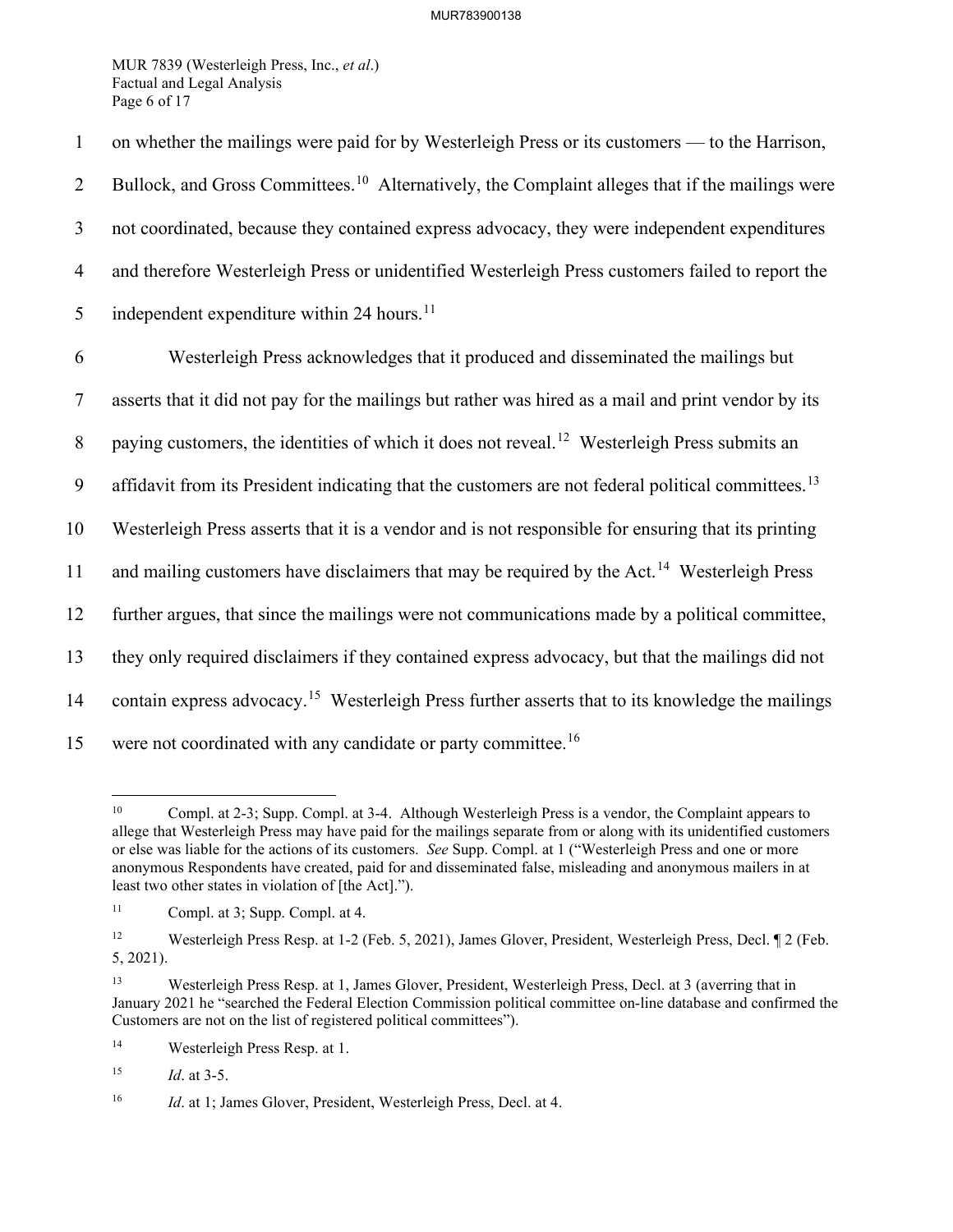MUR 7839 (Westerleigh Press, Inc., *et al*.) Factual and Legal Analysis Page 7 of 17

| $\mathbf{1}$   | The Bullock, Harrison, and Gross Committees filed separate Responses each denying any                                                          |  |
|----------------|------------------------------------------------------------------------------------------------------------------------------------------------|--|
| $\overline{2}$ | knowledge of the mailings, any involvement with their production or dissemination, and that                                                    |  |
| $\mathfrak{Z}$ | they paid for or coordinated with anyone regarding the mailings. <sup>17</sup> The Respondent Committees                                       |  |
| $\overline{4}$ | further assert that the allegations are speculative because the Complaint provides no evidence to                                              |  |
| 5              | suggest that there may have been coordination between the Committees and whoever sent the                                                      |  |
| 6              | mailings. <sup>18</sup> The Gross Committee attaches declarations from its treasurer and campaign                                              |  |
| $\overline{7}$ | manager, averring that Westerleigh Press is not a vendor of the committee, and that the                                                        |  |
| 8              | committee had no involvement in preparing or sending the mailings. <sup>19</sup> Similarly, the Harrison                                       |  |
| 9              | Committee asserts that Westerleigh Press is not a vendor for the committee. <sup>20</sup>                                                      |  |
| 10             | Ш.<br><b>LEGAL ANALYSIS</b>                                                                                                                    |  |
| 11<br>12       | The Commission Finds No Reason to Believe that Westerleigh Press and<br>A.<br>Unknown Respondents Violated the Disclaimer Provision of the Act |  |
| 13<br>14       | For political committees, the Act and Commission regulations require that all "public                                                          |  |
| 15             | communications" must include a disclaimer. <sup>21</sup> For any other person, the Act and Commission                                          |  |
| 16             | regulations require disclaimers on all public communications that expressly advocate the election                                              |  |
| 17             | or defeat of a federal candidate or that solicit any contribution, as well as on any "electioneering                                           |  |

<span id="page-7-5"></span><span id="page-7-0"></span><sup>17</sup> Bullock Committee Resp. at 1 (Dec. 17, 2020); Harrison Committee Resp. at 1 (Dec. 17, 2020); Gross Committee Resp. at 1-2 (Dec. 4, 2020). On April 21, 2021, Montanans for Bullock converted from a principal campaign committee to a multi-candidate political committee and changed its name to Big Sky Values. Big Sky Values, Statement of Organization (Apr. 21, 2021). The allegations in the Complaint occurred prior to the conversion and name change. On July 22, 2021, Dr. Al Gross for U.S. Senate converted from a principal campaign committee to a multi-candidate political committee and changed its name to Northern Leadership PAC. Northern Leadership PAC, Statement of Organization (July 22, 2021). The allegations in the Complaint occurred prior to the conversion and name change.

<span id="page-7-1"></span><sup>&</sup>lt;sup>18</sup> Bullock Committee Resp. at 1-2; Harrison Committee Resp. at 1-2; Gross Committee Resp. at 1,3.

<span id="page-7-2"></span><sup>19</sup> Gross Committee Resp., Ex. A, Jay Petterson, Treasurer, Decl. ¶¶ 3-6, Ex. B, David Keith, Campaign Manager, Decl. ¶ 5.

<span id="page-7-3"></span><sup>20</sup> Harrison Committee Resp. at 1.

<span id="page-7-4"></span><sup>&</sup>lt;sup>21</sup> 52 U.S.C. § 30120(a); 11 C.F.R. § 110.11(a)(1).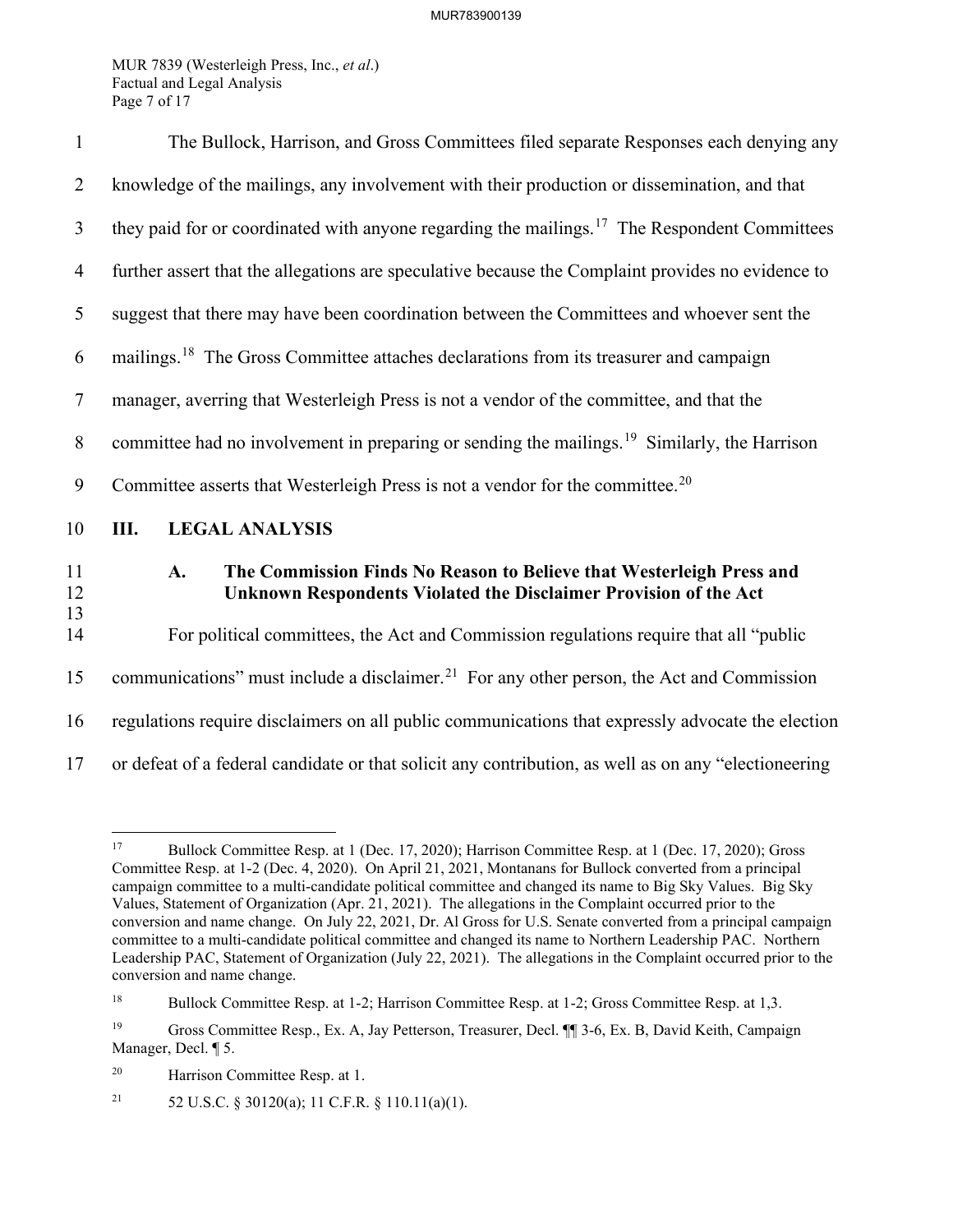MUR 7839 (Westerleigh Press, Inc., *et al*.) Factual and Legal Analysis Page 8 of 17

| $\mathbf{1}$   | communications." <sup>22</sup> Where required, disclaimers must be "presented in a clear and conspicuous      |
|----------------|---------------------------------------------------------------------------------------------------------------|
| $\overline{2}$ | manner, to give the reader, observer, or listener adequate notice of the identity of the person or            |
| 3              | political committee that paid for, and where required, that authorized the communication." <sup>23</sup> If a |
| $\overline{4}$ | communication requiring a disclaimer is not authorized by a candidate or candidate's authorized               |
| 5              | committee, it must clearly state the name and permanent street address, telephone number, or                  |
| 6              | website address of the person who paid for the communication and state that the communication                 |
| $\overline{7}$ | is not authorized by any candidate or candidate's committee. <sup>24</sup>                                    |
| $\, 8$         | The Complaint alleges that the five mailings at issue, described above, should have                           |
| 9              | contained a disclaimer stating who paid for them and whether they were authorized by any                      |
| 10             | candidate or candidate's committee. <sup>25</sup> As explained below, there is no basis to conclude that the  |
| 11             | mailings required a disclaimer.                                                                               |
| 12             | Westerleigh Press states that it did not pay for the mailings but rather sent them on behalf                  |
| 13             | of its customers; the Response provides no details to identify its customers other than to state that         |
| 14             | they are not political committees. <sup>26</sup> Assuming Westerleigh Press's representation is accurate,     |
| 15             | and we have no information to otherwise suggest that its customers were political committees,                 |
| 16             | the mailings would only require disclaimers if they were "public communications" that contained               |
| 17             | express advocacy, or solicited a contribution, or were "electioneering communications." We                    |

<span id="page-8-0"></span><sup>&</sup>lt;sup>22</sup> 52 U.S.C. § 30120(a); 11 C.F.R. § 110.11(a). The term "public communication" includes mass mailings, which in turn are defined as mailings "by United States mail . . . of more than 500 pieces of mail matter of an identical or substantially similar nature within any 30-day period." 52 U.S.C. § 30101(22), (23); 11 C.F.R. §§ 100.26, 100.27.

<span id="page-8-1"></span><sup>&</sup>lt;sup>23</sup> 11 C.F.R. § 110.11(c).

<span id="page-8-2"></span><sup>&</sup>lt;sup>24</sup> *Id.* § 110.11(b)(3).

<span id="page-8-3"></span><sup>&</sup>lt;sup>25</sup> Compl. at 2-3; Supp. Compl. at 2-3.

<span id="page-8-4"></span><sup>&</sup>lt;sup>26</sup> As mentioned above, Westerleigh Press's President avers that in January 2021 he searched the Commission's database to determine if the customer or customers were political committees. *Supra note* [13.](#page-6-7)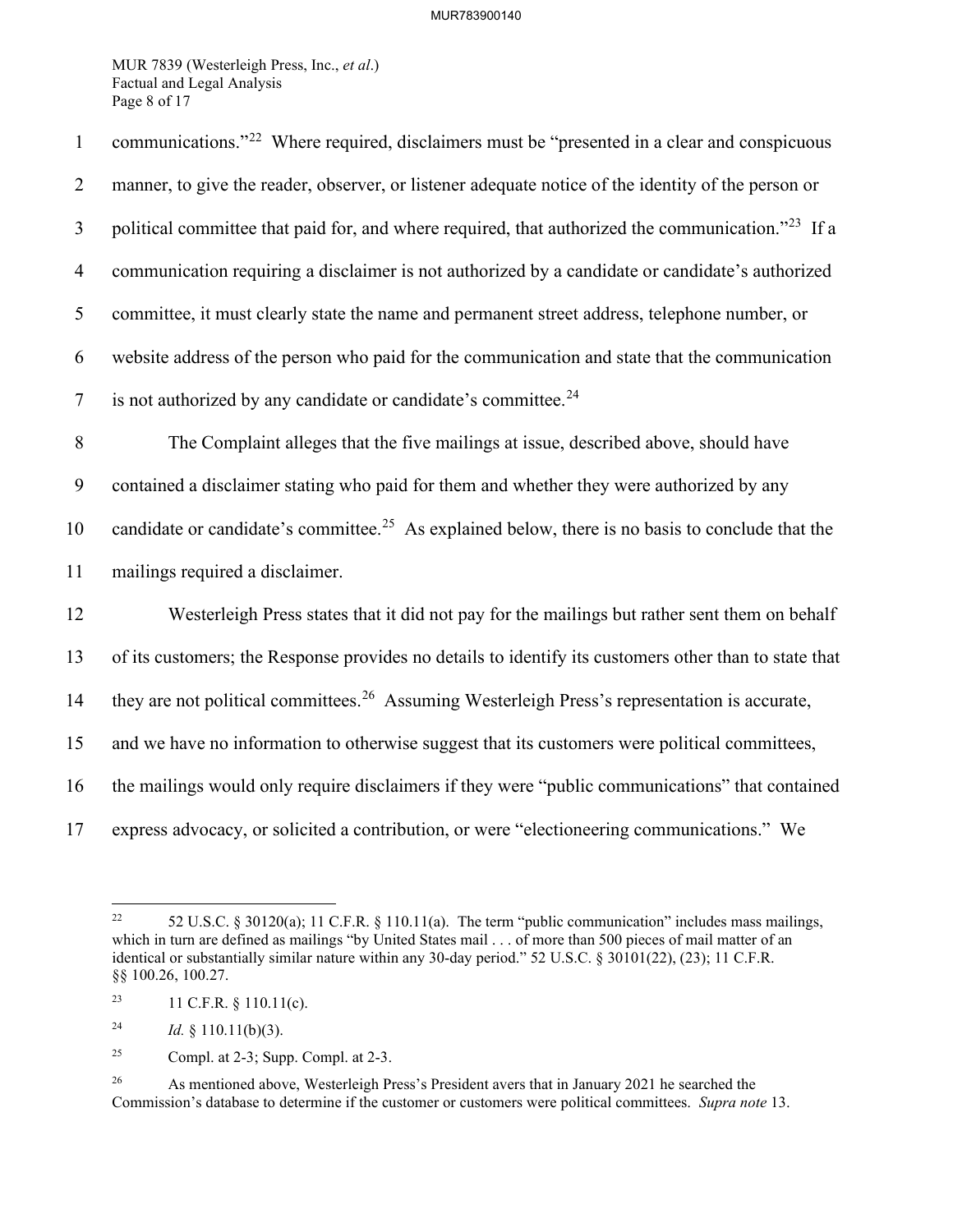MUR 7839 (Westerleigh Press, Inc., *et al*.) Factual and Legal Analysis Page 9 of 17

1 assess that none of these categories appear to be satisfied and thus no disclaimer was required for 2 any of the mailings.

3 At the outset, as printed material, the mailings do not satisfy the meaning of 4 electioneering communications, which includes only broadcast, cable, or satellite 5 communications meeting certain specified requirements.<sup>[27](#page-9-0)</sup> Further, the mailings do not solicit 6 any contribution.<sup>[28](#page-9-1)</sup> Thus, the analysis as to whether disclaimers were required focuses on 7 whether the mailings were public communications that contained express advocacy. 8 As an initial matter, it appears that the mailings may be "public communications" 9 because they were apparently "mass mailings."<sup>[29](#page-9-2)</sup> The Commission regulations define a mass 10 mailing as "a mailing by United States mail or facsimile of more than 500 pieces of mail matter 11 of an identical or substantially similar nature within any [30](#page-9-3)-day period."<sup>30</sup> As indicated by the 12 bulk mail permit appearing on each of the mailings, they were sent through the United States 13 Post Office via a vendor, suggesting that more than 500 pieces of mail were sent.<sup>[31](#page-9-4)</sup> 14 However, although the mailings were likely public communications, it does not appear 15 that they contained express advocacy. Under the Commission's regulations, a communication 16 contains express advocacy when it uses words or phrases which in context can have no other 17 reasonable meaning than to urge the election or defeat of one or more clearly identified 18 candidates.<sup>[32](#page-9-5)</sup> In addition, a communication contains express advocacy if, when taken as a whole

<span id="page-9-0"></span><sup>&</sup>lt;sup>27</sup> 52 U.S.C. § 30104(f)(3) (definition of "electioneering communication"); 11 C.F.R. § 100.29 (same).

<span id="page-9-1"></span><sup>&</sup>lt;sup>28</sup> 11 C.F.R. § 110.11(a)(3) (requiring a disclaimer if the communication solicits any contribution).

<span id="page-9-2"></span><sup>29</sup> *Id.* § 100.26 (definition of "public communication").

<span id="page-9-3"></span><sup>30</sup> *Id.* § 100.27 (definition of "mass mailing").

<span id="page-9-4"></span><sup>31</sup> Compl., Exs. 1, 2; Supp. Compl., Exs. 4, 5, 6.

<span id="page-9-5"></span><sup>32 11</sup> C.F.R. § 100.22(a); *Buckley v. Valeo*, 424 U.S. 1, 44 n.52 (1976); *FEC v. Mass. Citizens for Life*, 479 U.S. 238, 249 (1986).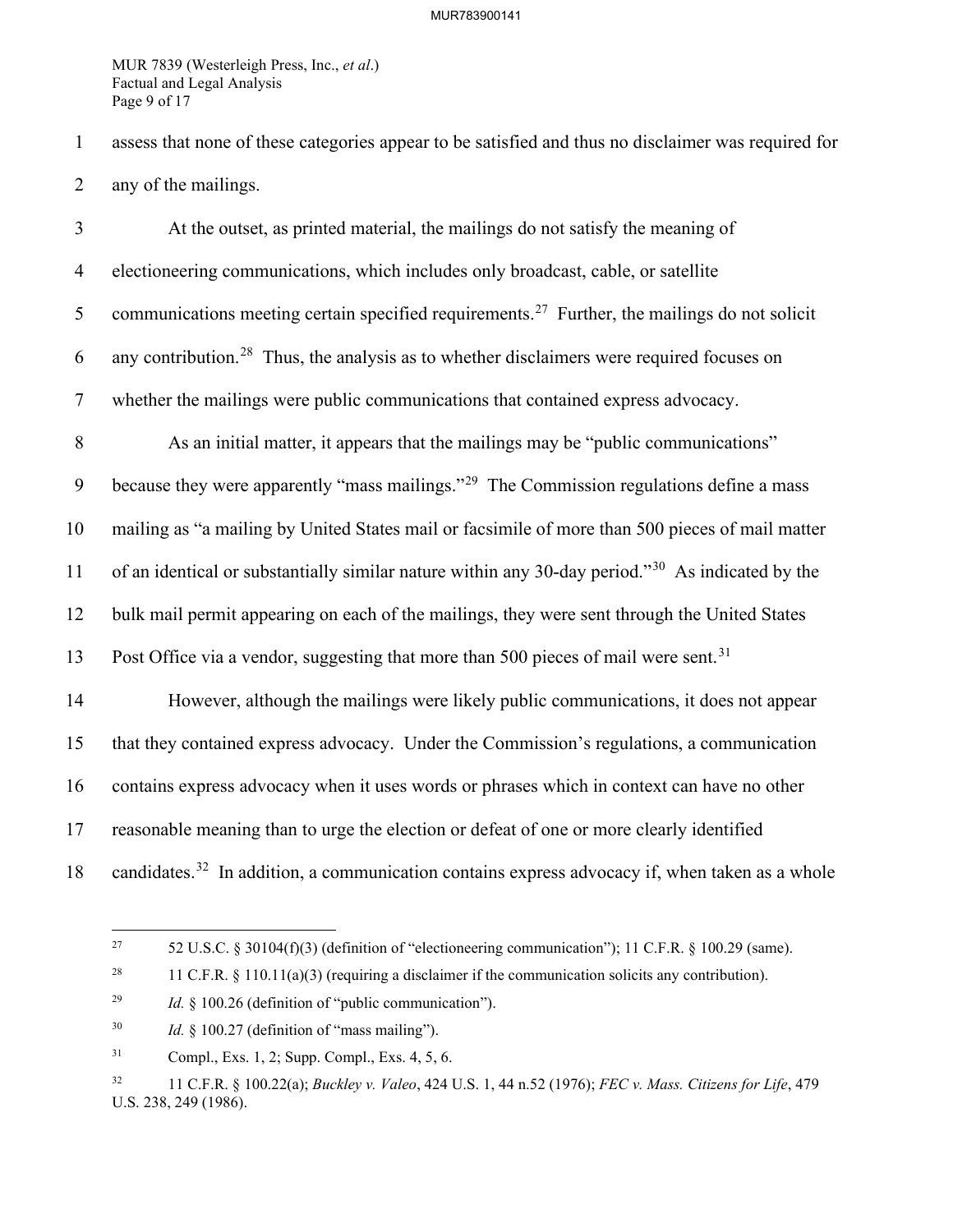MUR 7839 (Westerleigh Press, Inc., *et al*.) Factual and Legal Analysis Page 10 of 17

| $\mathbf{1}$   | and with limited reference to external events, it "could only be interpreted by a reasonable person                                                                                                             |  |  |
|----------------|-----------------------------------------------------------------------------------------------------------------------------------------------------------------------------------------------------------------|--|--|
| $\overline{2}$ | as containing advocacy of the election or defeat of one or more clearly identified candidates,"                                                                                                                 |  |  |
| 3              | because it contains an "electoral portion" that is "unmistakable, unambiguous, and suggestive of                                                                                                                |  |  |
| $\overline{4}$ | only one meaning" and "reasonable minds could not differ as to whether it encourages actions to                                                                                                                 |  |  |
| 5              | elect or defeat one or more clearly identified candidates or encourages some other kind of                                                                                                                      |  |  |
| 6              | action."33                                                                                                                                                                                                      |  |  |
| $\tau$         | Here, the mailings discuss either the candidate's purported position on a policy or                                                                                                                             |  |  |
| 8              | pending legislation. For instance:                                                                                                                                                                              |  |  |
| 9              | Mail piece #1: "Steve Daines is on a government spending spree."; $34$<br>$\bullet$                                                                                                                             |  |  |
| 10<br>11<br>12 | Mail piece #2: "Even before the pandemic Steve Daines voted for over \$2 trillion in new<br>$\bullet$<br>government spending Montana families are footing the bill for Steve Daines's<br>spending spree."; $35$ |  |  |
| 13<br>14       | Mail piece #3: "Why is Dan Sullivan turning his back on Donald Trump and sticking up<br>for China?"; $36$                                                                                                       |  |  |
| 15             | Mail piece #4: "Dan Sullivan is on a government spending spree."; <sup>37</sup>                                                                                                                                 |  |  |
| 16<br>17       | Mail piece #5 "Lindsay Graham wants to let the government round up guns. Will They<br>$\bullet$<br>come for yours?" 38                                                                                          |  |  |
| 18             | The exhortations in each of these mailings relate to asking the person — each of the                                                                                                                            |  |  |
| 19             | featured candidates were incumbents — to change their purported policy position:                                                                                                                                |  |  |

- <span id="page-10-2"></span>35 *Id*., Ex. 2.
- <span id="page-10-3"></span>36 Supp. Compl., Ex. 4.
- <span id="page-10-4"></span>37 *Id*., Ex. 5.
- <span id="page-10-5"></span>38 *Id*., Ex. 6.

<span id="page-10-0"></span><sup>33 11</sup> C.F.R. § 100.22(b).

<span id="page-10-1"></span><sup>34</sup> Compl., Ex. 1.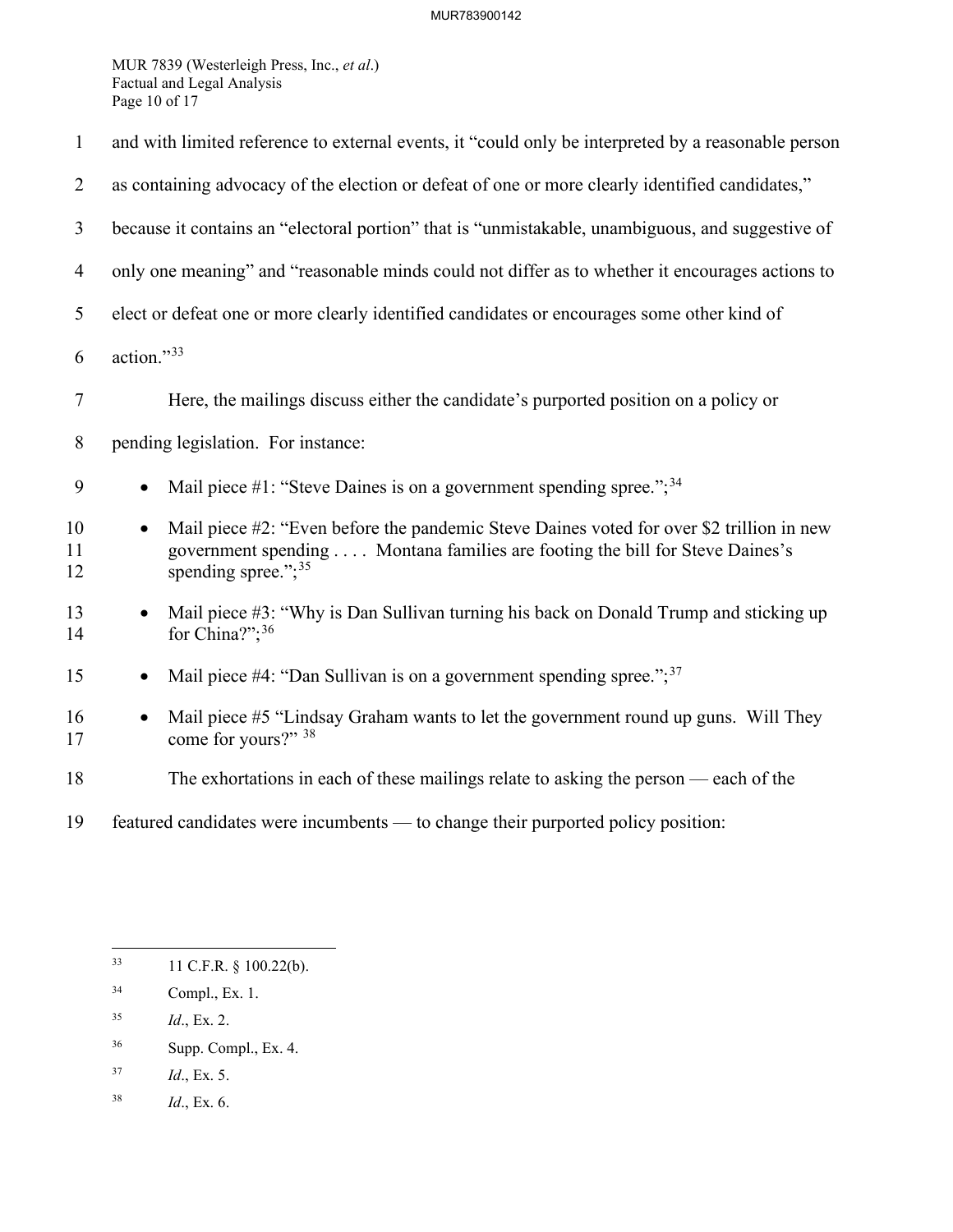#### MUR783900143

MUR 7839 (Westerleigh Press, Inc., *et al*.) Factual and Legal Analysis Page 11 of 17

- 1 Mail piece #1: "Call Steve Daines at 202-224-2651 and tell him to stop spending our 2 families into government debt.";<sup>[39](#page-11-0)</sup>
- 3 Mail piece #2: "Call Steve Daines at 202-224-2651 and tell him to stop spending our 4 families into government debt."; $40$
- 5 Mail piece #3: "Call Dan Sullivan at 202-224-2651 and tell him to start standing up to 6 China."; $41$
- 7 Mail piece #4: "Call Dan Sullivan at 202-224-3004 and tell him to stop spending our 8 families into government debt.";<sup>[42](#page-11-3)</sup>
- 9 Mail piece #5 "Call Lindsey Graham at 202-224-5972 and tell him to protect the Second 10 Amendment." <sup>[43](#page-11-4)</sup>
- 11 Given that each of the exhortations is followed by an incumbent's congressional phone
- 12 number, the "tell him" call to action could be interpreted as a request to call and express
- 13 disapproval of a vote or stance on policy. There is no express exhortation to vote against the
- 14 incumbent. The mailings do not contain any reference to an election or call on the reader to take
- 15 any electoral action. Although the third mailing mentions Donald J. Trump, who was at the time
- 16 a presidential candidate *i.e.*, "Why is Dan Sullivan turning his back on Donald Trump and
- 17 sticking up for China?" Trump was also the President of the United States and this could be
- 18 interpreted as a call to action for Sullivan to align himself with the president's stance on foreign
- 19 policy. Thus, the mail pieces do not contain express advocacy under  $100.22(a)$ .<sup>[44](#page-11-5)</sup>

- <span id="page-11-2"></span>41 Supp. Compl., Ex. 4.
- <span id="page-11-3"></span>42 *Id*., Ex. 5.
- <span id="page-11-4"></span>43 *Id*., Ex. 6.

<span id="page-11-0"></span><sup>39</sup> Compl., Ex. 1.

<span id="page-11-1"></span><sup>40</sup> *Id*., Ex. 2.

<span id="page-11-5"></span><sup>44</sup> *See, e.g.*, Factual and Legal Analysis at 5-6, MUR 6311 (Americans for Prosperity) (finding no reason to believe where ad's exhortation "Tell [a Congressperson we] won't forget" followed by a phone number "could be interpreted as a request to call and express disapproval of the vote"); Advisory Opinion 2012-11 at 6-7 (Free Speech) (finding no express advocacy where an ad encouraged viewers to "call" an incumbent president to voice disapproval of his tax policy).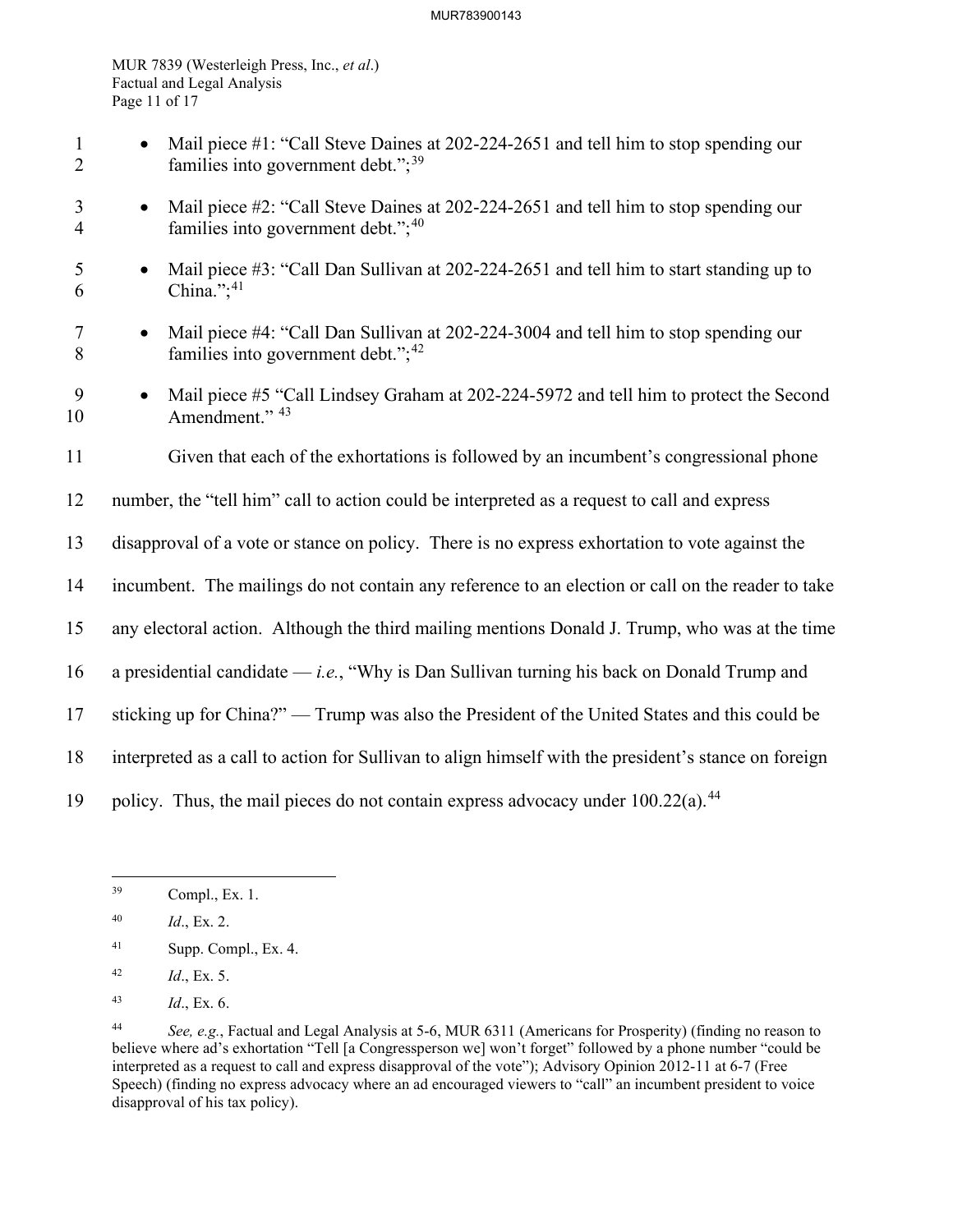MUR 7839 (Westerleigh Press, Inc., *et al*.) Factual and Legal Analysis Page 12 of 17

| $\mathbf{1}$   | In its explanation and justification for section 100.22(b), the Commission stated,                           |
|----------------|--------------------------------------------------------------------------------------------------------------|
| $\overline{2}$ | "communications discussing or commenting on a candidate's character, qualifications or                       |
| 3              | accomplishments are considered express advocacy under new section 100.22(b) if, in context,                  |
| $\overline{4}$ | they can have no other reasonable meaning than to encourage actions to elect or defeat the                   |
| 5              | candidate in question." <sup>45</sup> Here, the mail pieces do not comment on the candidate's character,     |
| 6              | qualifications or accomplishments. Moreover, they do not refer to the incumbents as candidates               |
| $\tau$         | in a federal election and do not mention their political opponents. <sup>46</sup> While the mail pieces were |
| 8              | sent 12 days before the election, the focus of the communications is on the incumbents' stances              |
| 9              | on policy or pending legislation, and the target of the advertisement is a current officeholder with         |
| 10             | the ability to effect change on the policy. Thus, the mail pieces do not constitute express                  |
| 11             | advocacy under 11 C.F.R. § 100.22(b). <sup>47</sup>                                                          |
| 12             | Accordingly, because the mailings were not electioneering communications, did not                            |
| 13             | solicit a contribution, and were not public communications that contained express advocacy, and              |
| 14             | there is no information to suggest that the senders were political committees, there were no                 |
| 15             | obligations for the senders to include disclaimers.                                                          |

<span id="page-12-0"></span><sup>45</sup> Express Advocacy; Independent Expenditures; Corporate and Labor Organization Expenditures, 60 Fed. Reg. 35,292, 35,295 (July 6, 1995).

<span id="page-12-1"></span>Factual & Legal Analysis at 5-6, MUR 5854 (The Lantern Project) (finding no express advocacy where "the overwhelming focus of the communication is on issues and [the officeholder's] policies or positions on those issues" and the communications "lack . . . any electoral directives").

<span id="page-12-2"></span><sup>47</sup> Factual & Legal Analysis at 4-5, MUR 7150 (New Yorkers Together) (finding no reason to believe the respondent violated the disclaimer or independent expenditure reporting requirements of the Act, where the mailing included a candidate's statements on abortion and alleged disregard for women's health, yet did not contain express advocacy because it did not mention the candidate as a federal candidate, did not mention the federal election, and did not exhort recipients to vote for the candidate, and contained an exhortation to vote against a state candidate); Factual & Legal Analysis at 6-8, MUR 6122 (Nat'l Ass'n of Home Builders) (finding no reason to believe respondent made prohibited in-kind contribution because, on the whole, the subject mailing lacked a clear directive to take electoral action and was, therefore, not express advocacy).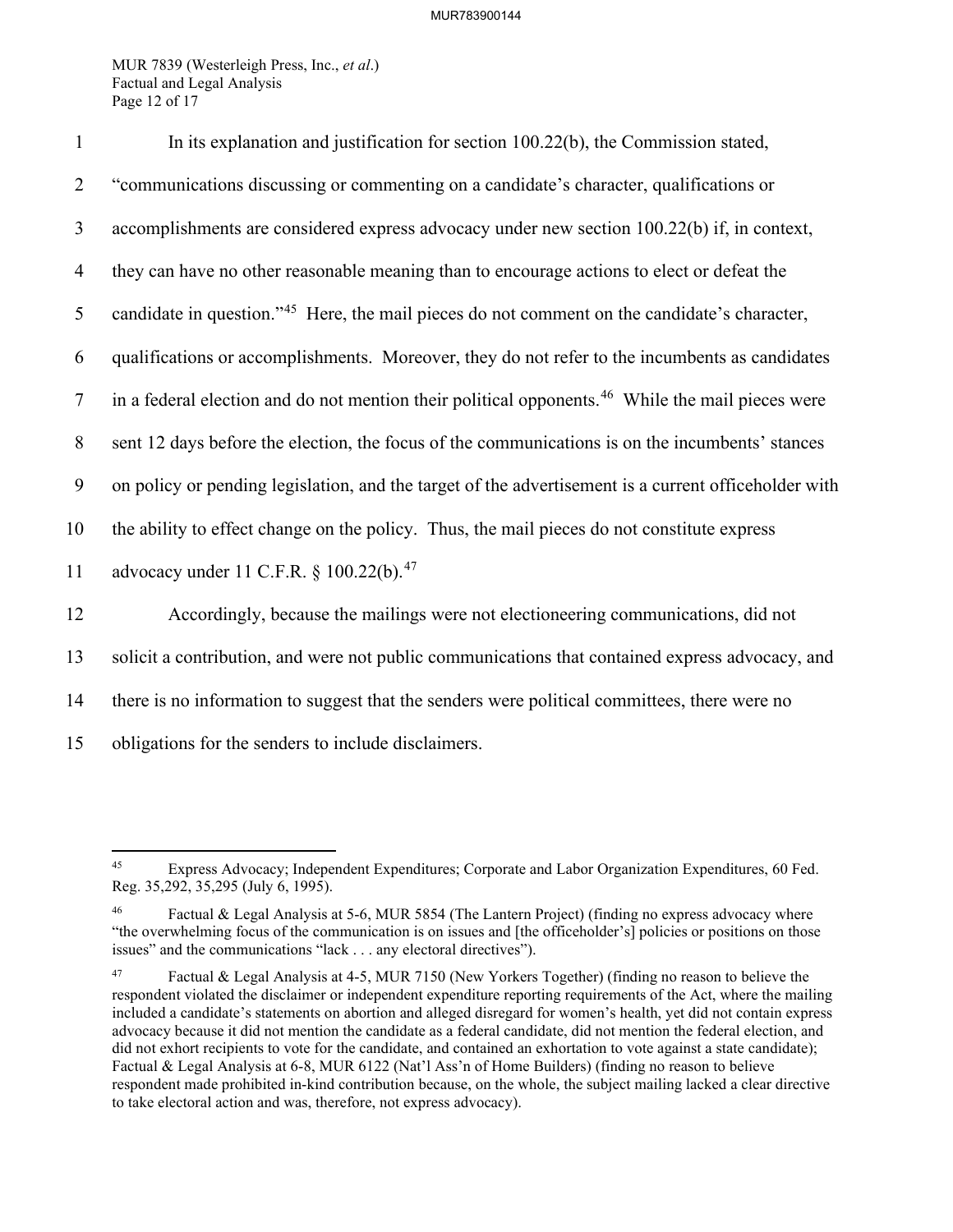MUR 7839 (Westerleigh Press, Inc., *et al*.) Factual and Legal Analysis Page 13 of 17

| $\mathbf{1}$             | Therefore, there is no reason to believe Westerleigh Press, Inc. and Unknown                                                                                                                |
|--------------------------|---------------------------------------------------------------------------------------------------------------------------------------------------------------------------------------------|
| $\overline{2}$           | Respondents violated 52 U.S.C. § 30120 by failing to include required disclaimers. <sup>48</sup>                                                                                            |
| 3<br>$\overline{4}$<br>5 | The Commission Finds No Reason to Believe that Westerleigh Press and<br><b>B.</b><br>Unknown Respondents Violated the Reporting Requirements Relating to<br><b>Independent Expenditures</b> |
| 6                        | The term "independent expenditure" means an expenditure by a person for a                                                                                                                   |
| $\tau$                   | communication that expressly advocates the election or defeat of a clearly identified candidate;                                                                                            |
| $8\phantom{.}$           | and that is not made in cooperation, consultation, or concert with or at the request or suggestion                                                                                          |
| 9                        | of such candidate, his or her authorized political committee, their agents or a political party                                                                                             |
| 10                       | committee or its agents. <sup>49</sup> Persons other than political committees who make independent                                                                                         |
| 11                       | expenditures aggregating more than \$250 in a calendar year must file reports of independent                                                                                                |
| 12                       | expenditures. <sup>50</sup> Political committees and other persons that make or contract to make                                                                                            |
| 13                       | independent expenditures after the 20th day, but more than 24 hours, before an election must                                                                                                |
| 14                       | disclose the activity within 24 hours each time that the expenditures aggregate \$1,000 or                                                                                                  |
| 15                       | more. <sup>51</sup>                                                                                                                                                                         |
| 16                       | The Complaint alleges that Westerleigh Press and/or its unidentified customers, i.e.,                                                                                                       |
| 17                       | whoever paid for the mailings, which were sent 12 day before the election, failed to report                                                                                                 |
| 18                       | independent expenditures within the required 24 hours. <sup>52</sup> Regardless of whether the unidentified                                                                                 |

<span id="page-13-2"></span>50 52 U.S.C. § 30104(c)(1); *see also* 11 C.F.R. §§ 104.4, 109.10(b).

- <span id="page-13-3"></span>51 52 U.S.C. § 30104(g)(1); 11 C.F.R §§ 104.4(c), 109.10(d).
- <span id="page-13-4"></span>52 Compl. at 3; Supp. Compl. at 4.

<span id="page-13-0"></span><sup>48</sup> We note that a vendor is not liable for the disclaimer requirements of its customers. *See* 52 U.S.C. § 30120(a); 11 C.F.R. § 110.11(a); Factual & Legal Analysis at 9, MUR 5158 (Brady Campaign to Prevent Gun Violence) ("[C]ommittees, not vendors, are responsible for ensuring that proper disclaimers appear on communications.") (citing MUR 4759 (Maloof); MUR 4741 (Mary Bono Committee); MUR 3682 (Fox for Congress Committee)).

<span id="page-13-1"></span><sup>49 52</sup> U.S.C. § 30101(17); 11 C.F.R § 100.16.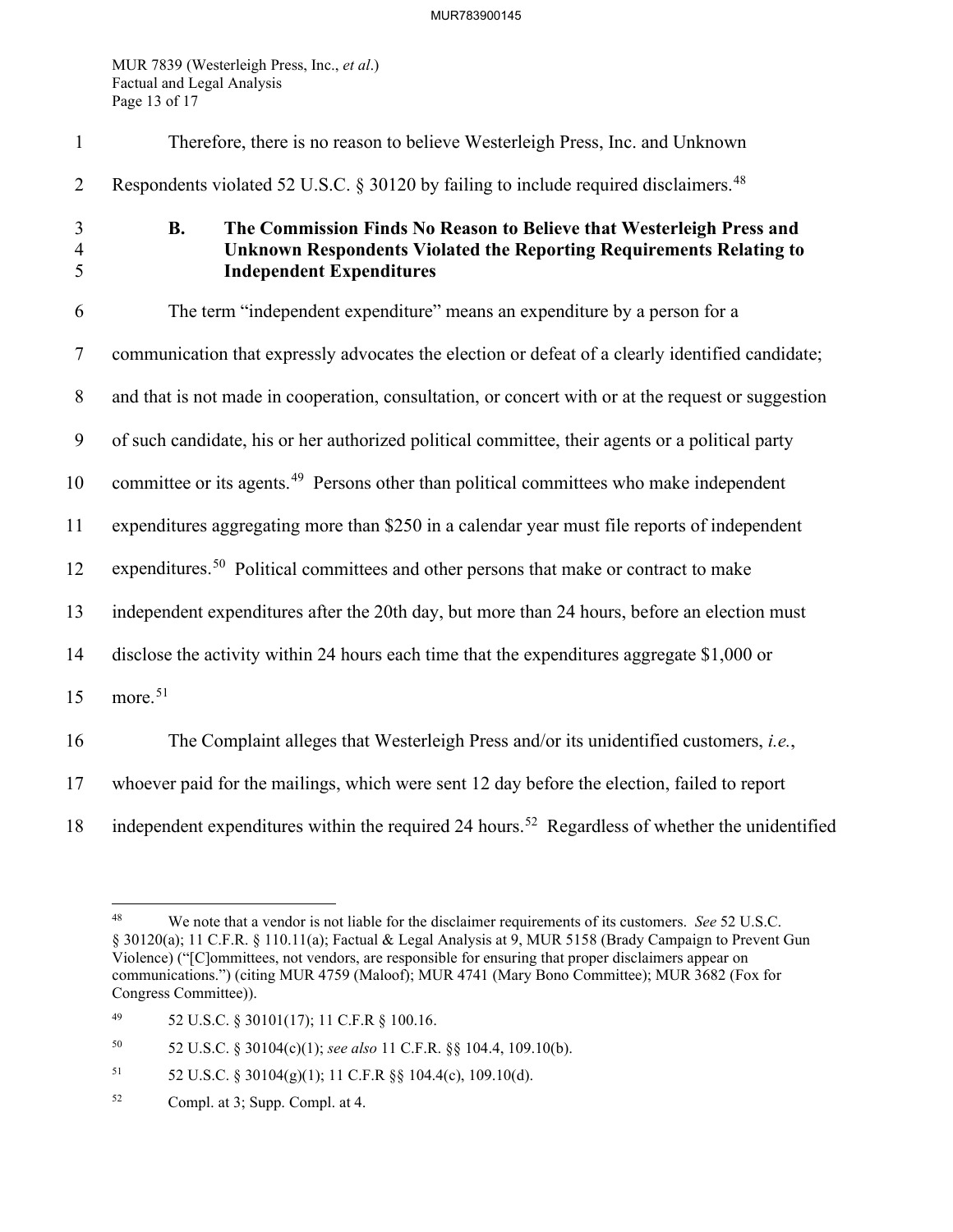MUR 7839 (Westerleigh Press, Inc., *et al*.) Factual and Legal Analysis Page 14 of 17

| $\mathbf{1}$             | Westerleigh Press customers were political committees, under 52 U.S.C. § 30104(g)(1), they                                                                                                                                                                         |
|--------------------------|--------------------------------------------------------------------------------------------------------------------------------------------------------------------------------------------------------------------------------------------------------------------|
| $\overline{2}$           | would still have an obligation to report independent expenditures aggregating in excess of                                                                                                                                                                         |
| $\overline{3}$           | \$1,000 within 24 hours of the expenditures. The same is true for Westerleigh Press if it were the                                                                                                                                                                 |
| $\overline{4}$           | payor. However, because we conclude that the mailings do not contain express advocacy, <sup>53</sup> they                                                                                                                                                          |
| 5                        | are not independent expenditures and would not be required to be reported as such.                                                                                                                                                                                 |
| 6                        | Therefore, there is no reason to believe Westerleigh Press, Inc. and Unknown                                                                                                                                                                                       |
| $\tau$                   | Respondents violated 52 U.S.C. § 30104(c) by failing to report independent expenditures.                                                                                                                                                                           |
| 8<br>9<br>10<br>11<br>12 | $\mathbf{C}$ .<br>The Commission Finds No Reason to Believe that Westerleigh Press and<br><b>Unknown Respondents Made, and Respondent Committees Knowingly</b><br>Accepted and Failed to Report, Excessive or Prohibited In-Kind Corporate<br><b>Contributions</b> |
| 13                       | Political committees must report their financial activity, including their receipts and                                                                                                                                                                            |
| 14                       | disbursements in accordance with the provisions of the Act and Commission regulations. <sup>54</sup> Each                                                                                                                                                          |
| 15                       | political committee must report the name, mailing address, occupation, and employer of any                                                                                                                                                                         |
| 16                       | individual who contributes more than \$200 to the committee in a calendar year, along with the                                                                                                                                                                     |
| 17                       | amount and date of the individual's contributions. <sup>55</sup> Among other required itemizations, the                                                                                                                                                            |
| 18                       | report must include the identification of each political committee making a contribution to the                                                                                                                                                                    |
| 19                       | reporting committee together with the date and amount of the contribution. <sup>56</sup> Under the Act, a                                                                                                                                                          |
| 20                       | "contribution" includes "any gift, subscription, loan, advance, or deposit of money or anything of                                                                                                                                                                 |
| 21                       | value made by any person for the purpose of influencing any election for Federal office. <sup>57</sup> The                                                                                                                                                         |

<span id="page-14-0"></span><sup>53</sup> Part III[.A.](#page-7-5) 

<span id="page-14-1"></span><sup>54 52</sup> U.S.C. § 30104(b)(2), (4); 11 C.F.R. § 104.3(a), (b).

<span id="page-14-2"></span><sup>55</sup> 52 U.S.C. § 30104(b)(3)(A); 11 C.F.R. § 104.3(a)(4)(i).

<span id="page-14-3"></span><sup>56 52</sup> U.S.C. § 30104(b)(3)(B); 11 C.F.R. § 104.3(a)(4)(ii).

<span id="page-14-4"></span><sup>57 52</sup> U.S.C. § 30101(8)(A); 11 C.F.R. § 100.52.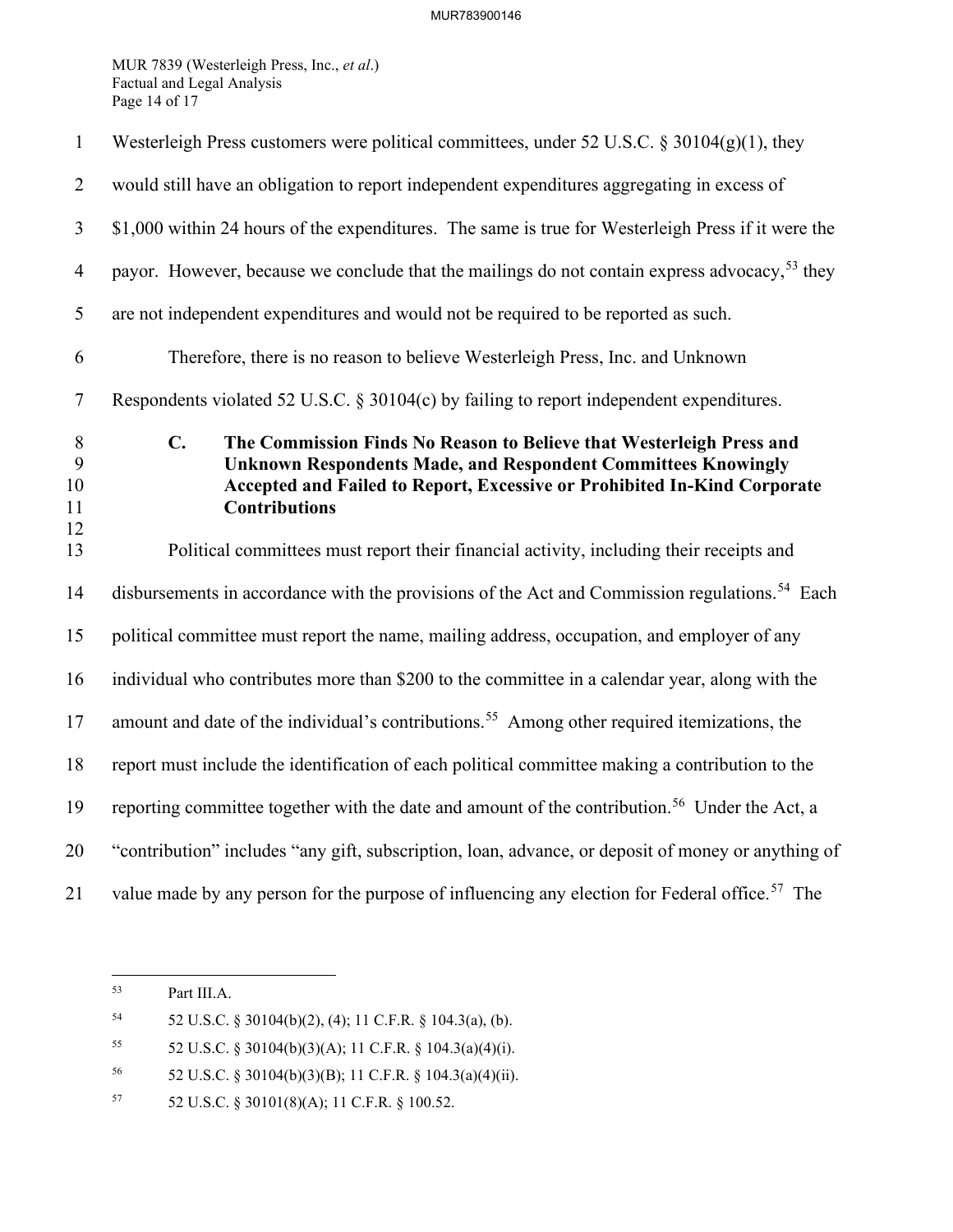MUR 7839 (Westerleigh Press, Inc., *et al*.) Factual and Legal Analysis Page 15 of 17

| $\mathbf{1}$   | term "anything of value" includes "all in-kind contributions." <sup>58</sup> In- kind contributions include |
|----------------|-------------------------------------------------------------------------------------------------------------|
| $\overline{2}$ | "coordinated expenditures," that is, expenditures "made by any person in cooperation,                       |
| $\mathfrak{Z}$ | consultation or in concert, with, or at the request or suggestion of, a candidate, his [or her]             |
| $\overline{4}$ | authorized committees, or their agents." <sup>59</sup> Under Commission regulations, a communication is     |
| 5              | coordinated and treated as an in-kind contribution when it is: (1) paid for by a third-party; (2)           |
| 6              | satisfies one of five content standards; and $(3)$ satisfies one of five conduct standards. <sup>60</sup>   |
| $\tau$         | The Act limits the amount an individual may contribute to a candidate's authorized                          |
| 8              | committee per election (\$2,800 during the 2020 election cycle) and limits the amount a candidate           |
| 9              | committee may contribute to another candidate committee per election (\$2,000 during the 2020               |
| 10             | election cycle). <sup>61</sup> Likewise, the Act prohibits any candidate or committee from knowingly        |
| 11             | accepting an excessive contribution. <sup>62</sup> The Act prohibits corporations from making               |
| 12             | contributions to federal candidates, and likewise bars candidates, political committees (other than         |
| 13             | independent expenditure-only political committees and committees with hybrid accounts), and                 |
| 14             | other persons, from knowingly accepting or receiving corporate contributions. <sup>63</sup>                 |
| 15             | The Complaint alleges that Westerleigh Press or Unknown Respondents may have                                |
| 16             | coordinated the mailings with the campaigns of the incumbents' opponents. <sup>64</sup> However, as         |

<span id="page-15-1"></span>59 52 U.S.C. § 30116(a)(7)(B); 11 C.F.R. § 109.20.

<span id="page-15-4"></span>62 52 U.S.C. § 30116(f), *see also* 11 C.F.R. § 110.9.

<span id="page-15-5"></span>63 52 U.S.C. § 30118(a); 11 C.F.R. § 114.2(a), (d).

<span id="page-15-0"></span><sup>58 11</sup> C.F.R. § 100.52(d).

<span id="page-15-2"></span><sup>60 11</sup> C.F.R. § 109.21(a).

<span id="page-15-3"></span><sup>61 52</sup> U.S.C. § 30116(a)(1)(A); *see also* 11 C.F.R. § 110.1(b); Price Index Adjustments for Contribution and Expenditure Limitations and Lobbyist Bundling Disclosure Threshold, 84 Fed. Reg. 2,504, 2,505 (Feb. 7, 2019) (adjusting certain limitations for the 2019-2020 election cycle).

<span id="page-15-6"></span><sup>64</sup> Compl. at 2-3; Supp. Compl. at 3-4.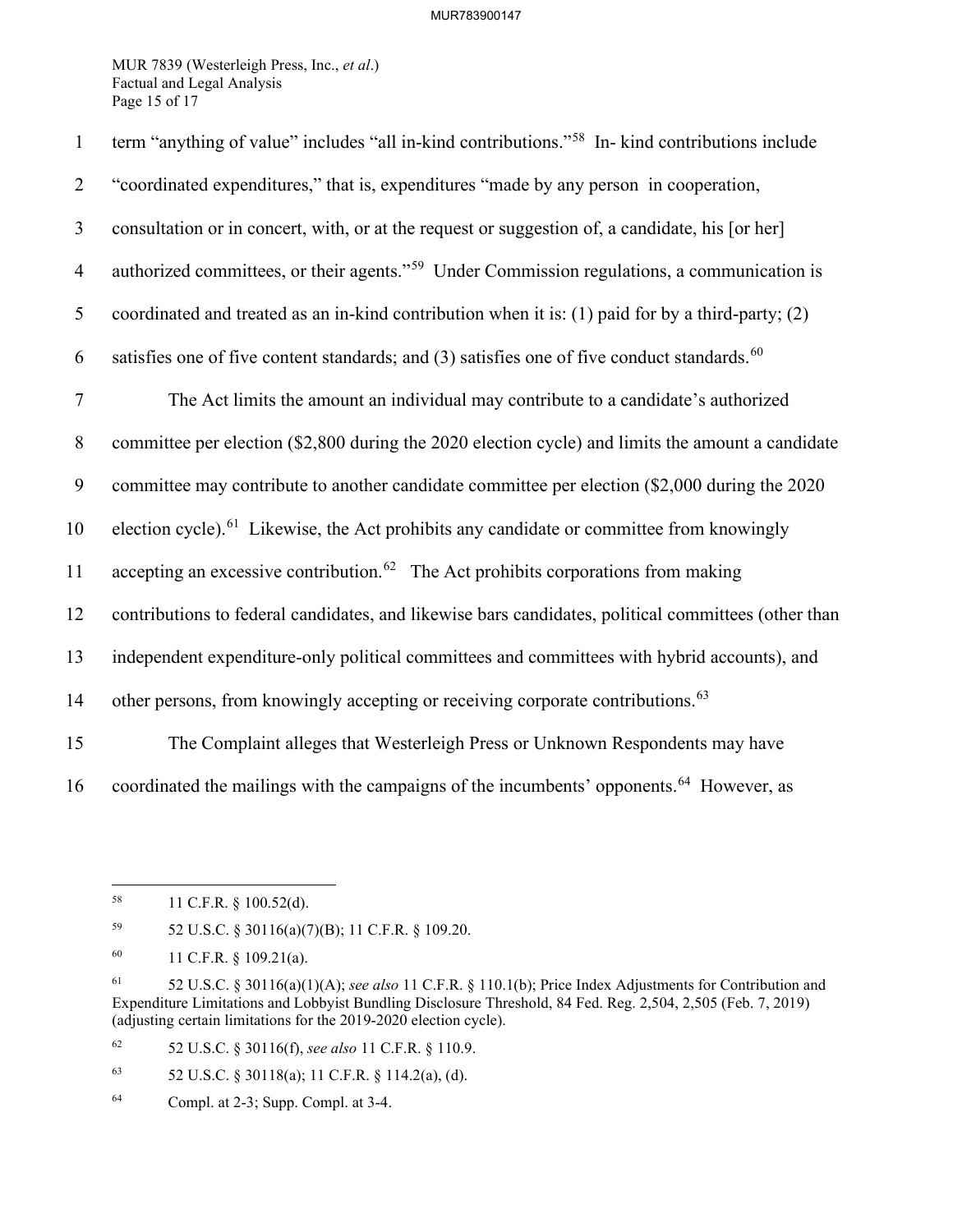MUR 7839 (Westerleigh Press, Inc., *et al*.) Factual and Legal Analysis Page 16 of 17

1 explained below, the Commission's three-prong coordinated communication regulation<sup>[65](#page-16-0)</sup> does 2 not appear to be satisfied.

There is no information satisfying the conduct prong,  $66$  *i.e.*, there is nothing to suggest 4 that Westerleigh Press or its unidentified customers coordinated with the Harrison, Gross, or 5 Bullock Committees. In support of its coordination allegation, the Complaint points to 6 Westerleigh Press's website on which it "describes itself as having specialty knowledge and 7 information about 'political printing' and that 'Westerleigh Press is the nationwide leader in 8 union political print and mail,' and identifies several Democratic candidates as clients."<sup>[67](#page-16-2)</sup> 9 According to the Complaint, "Westerleigh Press, as an experienced 'political printer,' is well 10 aware of the requirements of federal law regarding the inclusion of disclaimers and information 11 as to the source of payment for political mailings about federal candidates and campaigns. 12 Westerleigh Press has conspired with unknown Democratic operatives and/or committees to 13 violate federal law  $\ldots$  .  $\frac{1568}{156}$  $\frac{1568}{156}$  $\frac{1568}{156}$ 14 The Complaint does not provide any specific factual support for its general allegations 15 that the mail pieces were made at the request or suggestion of the Respondent Committees, or 16 that they had substantial discussion in or material involvement in the creation, production, or 17 distribution of the mail pieces. Further, although we do not know the identities of the 18 anonymous senders, the Respondent Committees all deny that they coordinated with anyone

<span id="page-16-0"></span>19 about the mailings, and the response from the Gross Committee included a sworn declaration

<sup>65 11</sup> C.F.R. § 109.21.

<span id="page-16-1"></span><sup>66 11</sup> C.F.R.  $\S$  109.21(a)(3), (d).

<span id="page-16-2"></span><sup>67</sup> Compl. at 1 (citing *Political Printing. Your premier union printer for all your campaign resources,* Westerleigh Press, Inc., [https://wpprinting.com/political-printing/,](https://wpprinting.com/political-printing/) (last visited Dec. 29, 2021)).

<span id="page-16-3"></span><sup>68</sup> *Id*. at 1.